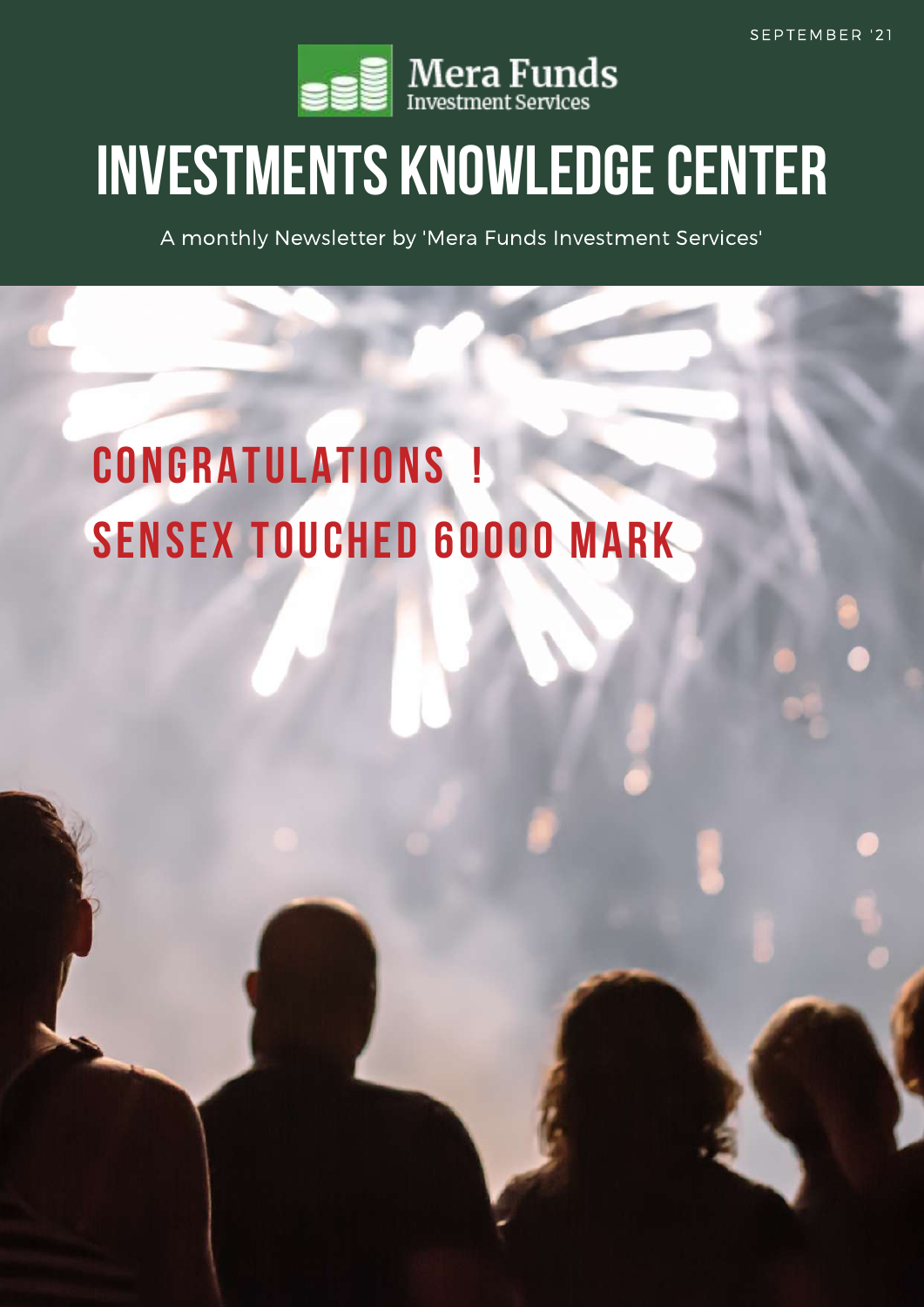# **EDITORIAL**

By Mr. VR Aiyappan, Author- Unleash your financial freedom CFA, FRM - Founder of Mera Funds

One of the Key Index of Indian Equity Market which consists of 30 top companies, known as SENSEX, has touched 60000 Mark. Congratulations to you all ! This is really a big achievement cum indicator, which reflects investor's confidence in Indian Businesses. We have dedicated this issue of our Newsletter to SENSEX ; we will share all the key things about SENSEX, which could be useful for you as an investor.

Overall, it was a flat to normal month for SENSEX. Volatility was at its peak ! After March 2021, this was the first month when FIIs ( Foreign Institutional Investors) were net positive in terms of purchases in Indian Equities ! That is another good welcome news for Indian Equity Market.

This month was also unique in terms of buying pattern - High beta and high Risk sectors like - Realty, Infra, Energy and Auto were the favourite sectors for big players. Since most of the stocks under these sectors actually consist of Small & Midcap Funds, hence Midcap and Small cap category also continued to shine. Read our complete Newsletter to know more about the Financial activities in the month of September. Also read our featured article on '**Flexi Cap Funds**'.

# **Best wishes for the upcoming festival of Navratra and Durga Pooja !**



# **NEWS, IDEAS, AND LEARNINGS**

- 1 Featured Article
- 2 Market Indicator
- 3 Case Stories
- 4 Q & A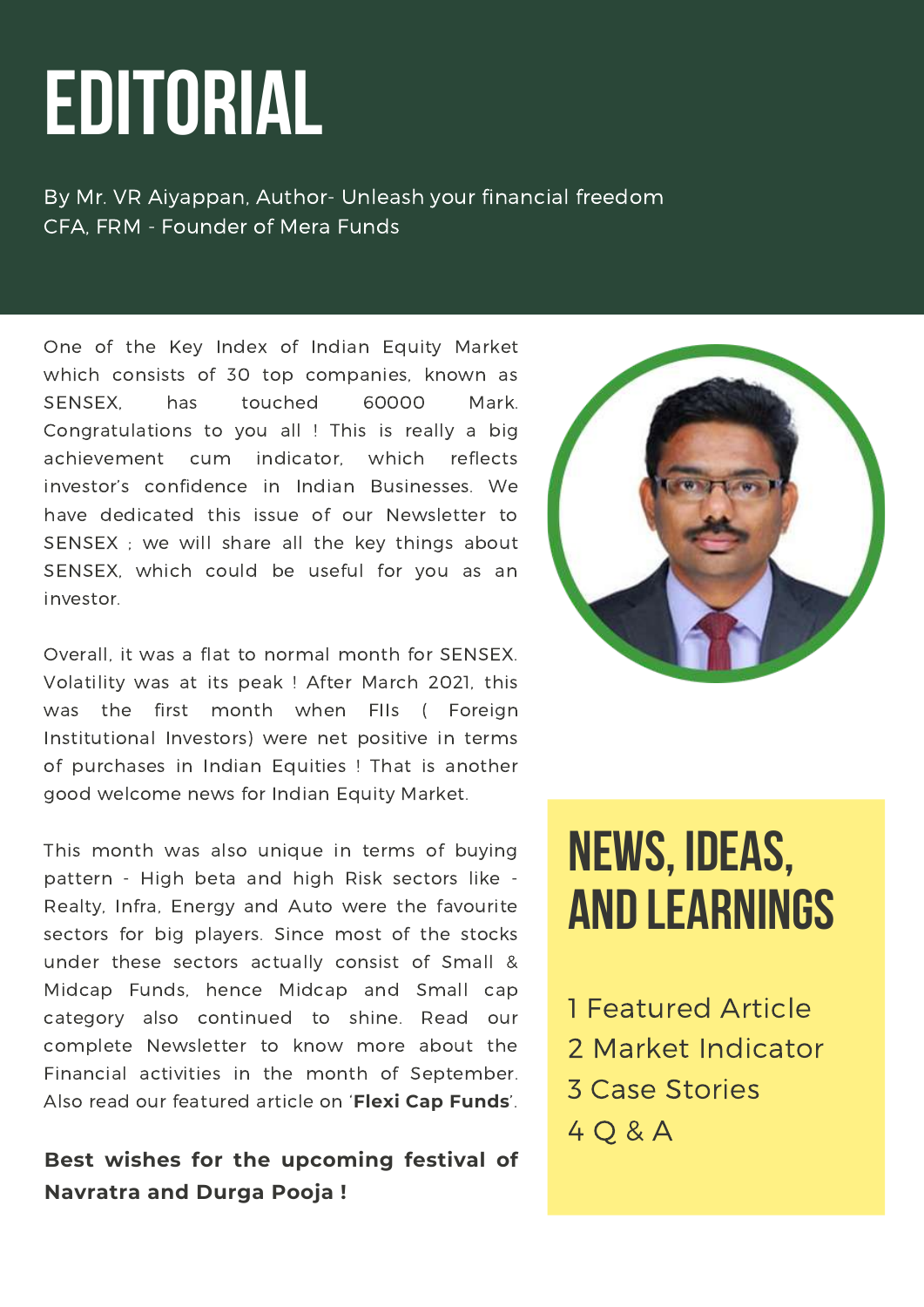# **CHAPTER 1**

Growth of **SENSEX** : 1,000 to 60,000 in a span of 31 years

From the 1,000-mark as on July 25, 1990 to reaching the 60,000-mark for the first time on Friday 24th Sept 2021, it has been a historic and memorable journey for the benchmark index of India - [Sensex.](https://www.business-standard.com/topic/sensex) It has taken a little over 31 years for the [Sensex](https://www.business-standard.com/topic/sensex) to traverse from 1,000 level to the famed 60,000 level now. **This translates to a CAGR ( compounded Annual Growth Rate) of : 14.11% ( approx)**

So this SENSEX indicates us the returns which one can expect from the Equity investing in India. Like, SENSEX ROI of 14.11% p.a in last 31 Years, clearly proves that Equity investing is the most profitable and fast wealth creator Asset.

We constantly come across in the news about SENSEX - it has soared Or it has fallen….. **What is SENSEX ? How SENSEX is calculated and what is its significance ?**

In this article, we have covered what all about SENSEX.

#### **BSE Sensex calculation**

**Value of Sensex** = (Total free float market capitalisation/ Base market capitalisation) \* Base period index value.

The base period (year) for Sensex calculation is 1978-79. The base value index is 100. Using the above formula, one can calculate the value of BSE Sensex

**#** *FreeFloat Market Capitalisation = Market Capitalisation of the Stock \* FreeFloat Factor*

**\*#** *Market capitalisation = Share price per share \* number of shares issued by the company*

**SENSEX** is the name given to a group of 30 selected stocks from BSE Stock Exchange. These stocks are the largest and most actively traded stocks on the BSE. The criteria for selecting stocks is as follows :

- Listed on BSE
- It should be a large to mega-cap stock.
- Relatively liquid stocks
- Revenue generated from core activities
- A diversified and balanced sector involvement in line with the Indian equity market

If the Sensex increases, it means the prices of the underlying 30 stocks have increased. If the Sensex has decreased, it means the prices of the underlying 30 stocks have decreased

It is the popular equity index of BSE. It is one of the most widely used and tracked indexes. **SENSEX** trades internationally also, on **EUREX** and on the exchanges of Brazil, Russia, China and South Africa (BRCS nations)

The **SENSEX** is the oldest index in India, and people consider it to be a reflection of the Indian economy. Market research analysts refer to the **SENSEX** to understand the overall growth, development in industry, country's stock market trend.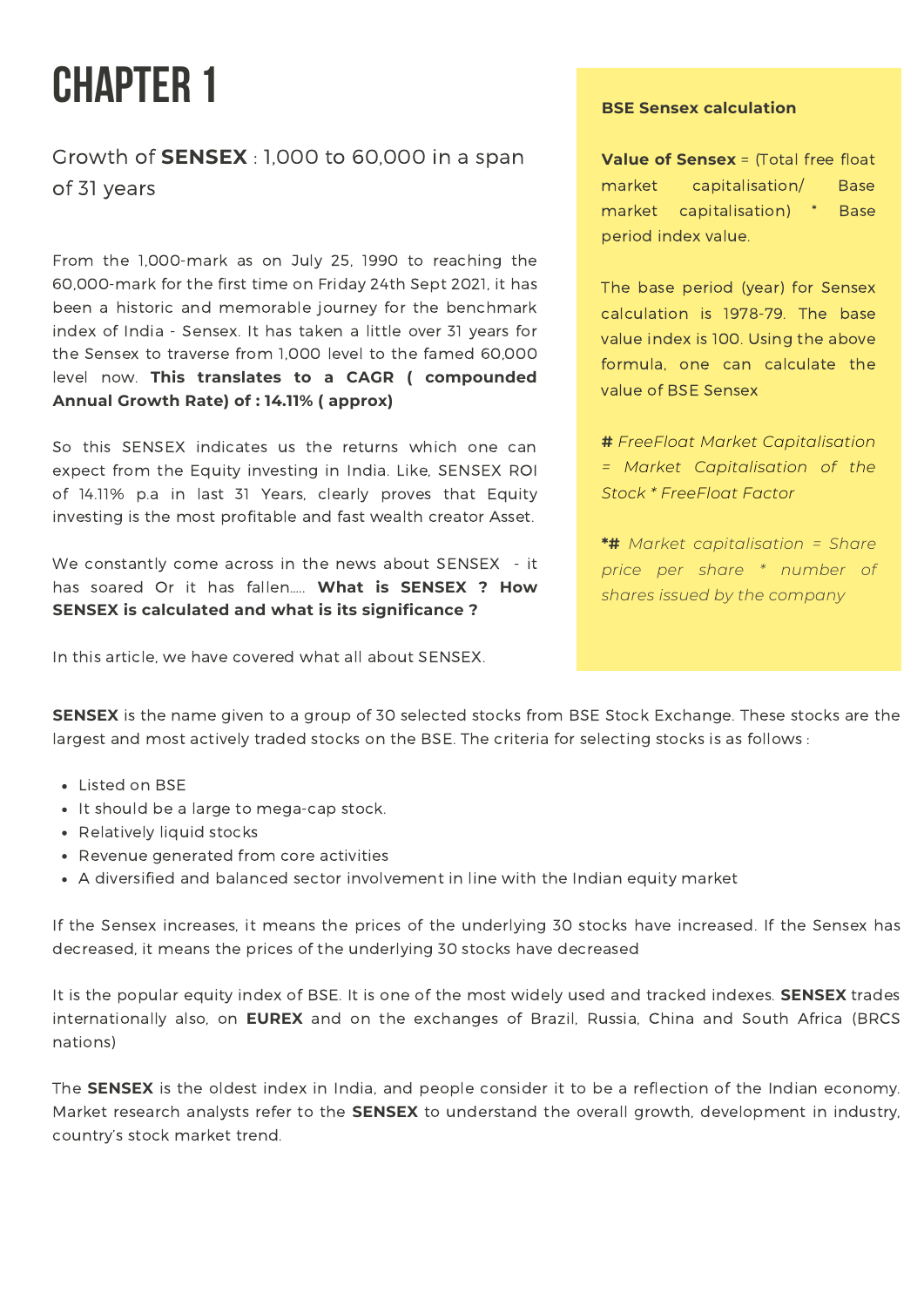#### **SENSEX helps in stock picking :**

A share market has thousands of companies listed on it. For an investor to study all the stocks before narrowing down his investment options is impossible. Also, without a benchmark index, it is very difficult to differentiate two stocks. Here's when stock market indices come handy. Additionally, an index segregates the stocks based on their size, industry, and financial impact, etc. Therefore, investors can compare stocks that comprise an index and narrow down their search.



#### **The Journey of SENSEX in last 31 Years :**

SENSEX reached the 10,000-mark for the first time on February 6, 2006, and then scaled the 20,000 - mark on October 29, 2007, 30,000-mark on March 4, 2015 40,000-mark on May 23, 2019 50,000-mark on January 21, 2021 60,000-mark on September 24, 2021

From witnessing Harshad Mehta scam in 1992, to blasts in Mumbai and BSE building in 1993, Kargil war (1999), terror attacks in the USA and Indian Parliament (2002), Satyam scam, global financial crisis, demonetisation, PNB scam and COVID-19, SENSEX have faced many uncertainties over the years. However its journey proves one thing – fall is temporary but rise is permanent !

#### **How to participate in SENSEX ?**

- *Actively :*
	- o By investing in stocks listed under SENSEX, directly from stock exchange. For this you require a D Mat Account and a trading account
	- By investing in such Equity Mutual Fund schemes which invest in SENSEX stocks. There are many active schemes floated by various MF companies, which try to beat SENSEX as a benchmark.
- *Passively*
	- By investing in ETF or Index Funds which replicate the SENSEX as it is , and deliver you the returns in line with SENSEX

#### **Important :**

There are more than 50 different Index in India, which has a different significance, like- Mid cap *Index, Small Cap Index etc. We have just covered SENSEX in this article. Investor should learn and track about all the available Indices in Indian Equity Market, for their knowledge and understanding.*



**Contact us to learn more :**

**Phone : +91-73380-94513 E Mail : info@merafunds.com**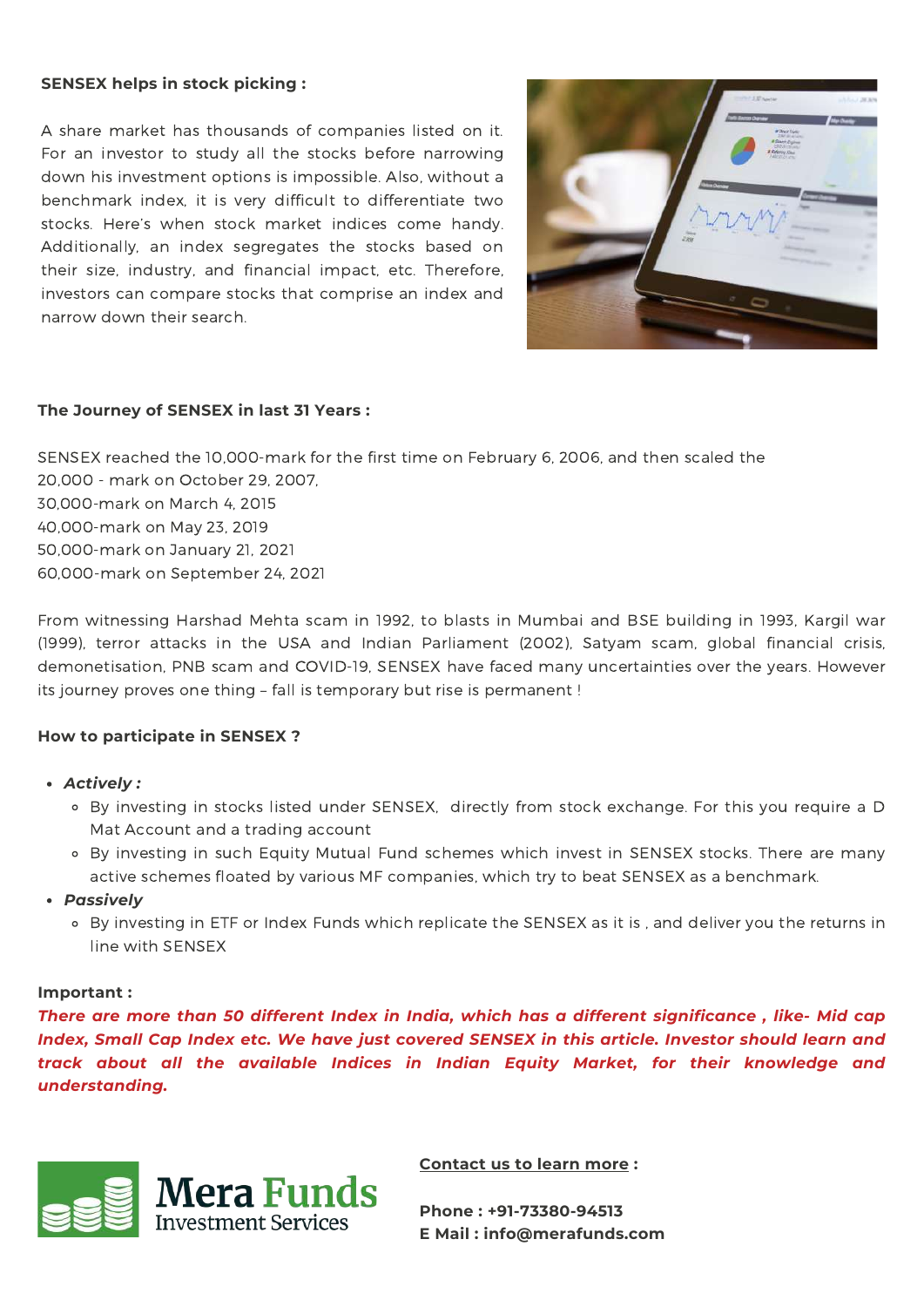# **CHAPTER 2**

# Market Indicators for Month ending September 2021

#### **EQUITY MARKET SNAPSHOT - LAST ONE YEAR**

| Period               | <b>INDIAN INDICES</b> |          | <b>KEY INTERNATIONAL INDICIES</b> |           |                  |  |
|----------------------|-----------------------|----------|-----------------------------------|-----------|------------------|--|
|                      | <b>SENSEX</b>         |          | NIFTY 50 NASDAQ 100               | S & P 500 | <b>Dow Jones</b> |  |
| As on 30th SEPT 2021 | 59126.36              | 17618.15 | 14448.60                          | 4307.54   | 33843.33         |  |
| Last 1 Month         | 2.73%                 | 2.84%    | $-5.31%$                          | $-4.76%$  | $-4.29%$         |  |
| <b>Last 3 Months</b> | 12.66%                | 12.06%   | $-0.38%$                          | 0.23%     | $-1.91%$         |  |
| <b>Last 6 Months</b> | 19.43%                | 19.93%   | 9.07%                             | 8.42%     | 2.61%            |  |
| Last 1 Year          | 51.70%                | 56.64%   | 32.42%                            | 31.73%    | 27.70%           |  |

#### **COMMODITY MARKET SNAPSHOT - LAST ONE YEAR**

| <b>Period</b>        | GOLD (USD) /<br><b>OUNCE</b> | SILVER(USD) /<br><b>OUNCE</b> | <b>CRUDE OIL</b><br>(USD) |  |
|----------------------|------------------------------|-------------------------------|---------------------------|--|
| As on 30th SEPT 2021 | 1757.00                      | 22.05                         | 78.52                     |  |
| Last 1 Month         | $-3.36%$                     | $-8.16%$                      | 7.58%                     |  |
| <b>Last 3 Months</b> | $-0.82%$                     | $-15.83%$                     | 4.51%                     |  |
| <b>Last 6 Months</b> | 2.30%                        | $-10.13%$                     | 23.58%                    |  |
| Last 1 Year          | $-7.52%$                     | $-7.75%$                      | 109.61%                   |  |

#### **OTHER MARKET INDICATORS**

| Period               | <b>G-SEC Rate</b>  | <b>CURRENCY</b> | <b>INFLATION</b> |
|----------------------|--------------------|-----------------|------------------|
|                      | <b>10 YR G SEC</b> | <b>INR/USD</b>  | Rate %           |
| As on 30th SEPT 2021 | 6.23               | 74.16           | 5.30             |
| Last 1 Month         | 6.11               | $-1.67%$        | 5.59             |
| <b>Last 3 Months</b> | 5.94               | 0.26%           | 6.30             |
| <b>Last 6 Months</b> | 5.91               | $-1.40%$        | 5.03             |
| Last 1 Year          | 5.83               | 0.52%           | 7.27             |

|                   | FII / DII - ACTIVITIES IN INDIAN EQUITY MARKET (CASH) |                             |  |  |
|-------------------|-------------------------------------------------------|-----------------------------|--|--|
| <b>Month-Year</b> | <b>FII (Rs Crores)</b>                                | <b>DII (Rs Crores)</b>      |  |  |
|                   | <b>Net Purchase / Sales</b>                           | <b>Net Purchase / Sales</b> |  |  |
| <b>Sep-21</b>     | 913.77                                                | 5,948.85                    |  |  |
| Aug-21            | $-2,568.52$                                           | 6,894.69                    |  |  |
| Jul-21            | $-23,193.39$                                          | 18,393.92                   |  |  |
| Jun-21            | $-25.89$                                              | 7,043.51<br>2,067.23        |  |  |
| $May-21$          | $-6,015.34$                                           |                             |  |  |
| <b>Apr-21</b>     | $-12,039.43$                                          | 11,359.88                   |  |  |
| $Mar-21$          | 1,245.22                                              | 5,204.42                    |  |  |
| Feb-21            | 42,044.46                                             | $-16,358.10$                |  |  |
| $Jan-21$          | 8,980.81                                              | $-11,970.54$                |  |  |
| <b>Dec-20</b>     | 48.223.94                                             | $-37,293.53$                |  |  |
| <b>Nov-20</b>     | 65,317.13                                             | $-48,319.17$                |  |  |
| <b>Oct-20</b>     | 14,537.40                                             | $-17,318.44$                |  |  |

| Ratio of total market cap over GDP                                 |  |
|--------------------------------------------------------------------|--|
| Recent 10 Year Maximum - 132%                                      |  |
| Recent 10 Year Minimum - 48.29%                                    |  |
| Current Mkt Cap / GDP-132%                                         |  |
| Current Market Cap of India as on 30th SEPT 2021 - 259 LAKH CR INR |  |
| Current GDP: \$2.7 TRLN US dollars or 196000 in billions INR       |  |

| <b>GDP Growth Figures</b>   | % of Growth |
|-----------------------------|-------------|
| LAST QUARTER (JFM 2021)     | 20.10%      |
| PREVIOUS QUARTER (OND 2020) | 1.60%       |
| YEAR AGO (JFM 2020)         | $-24.40%$   |

#### **Summary of the numbers :**

At one place, where NASDAQ and other US indices were negative, in September 2021, Indian Indices were trading in green.

FIIs were net buyer in Indian Equities, as compared to their previous few months action of selling

#### **#** *Inflation came down to 5.30%*

**\*#** *Other Market Indicators also seems stable to flat*

### **How to read these market Indicators ?**

We collect various market indicators and present here for your reference. There are different ways to interprete these data, but the most important and easy method is to check the FIIs and DIIs trading volumes. These numbers easily indicate the status of liquidity and investors interest in the market which flow in through them.

Gold is also an important indicator - if it is flat or down, that means investors are bullish about economy or equity, and vice - a - versa.. On the Equity market indicator, do check the Indian market vs US Market numbers.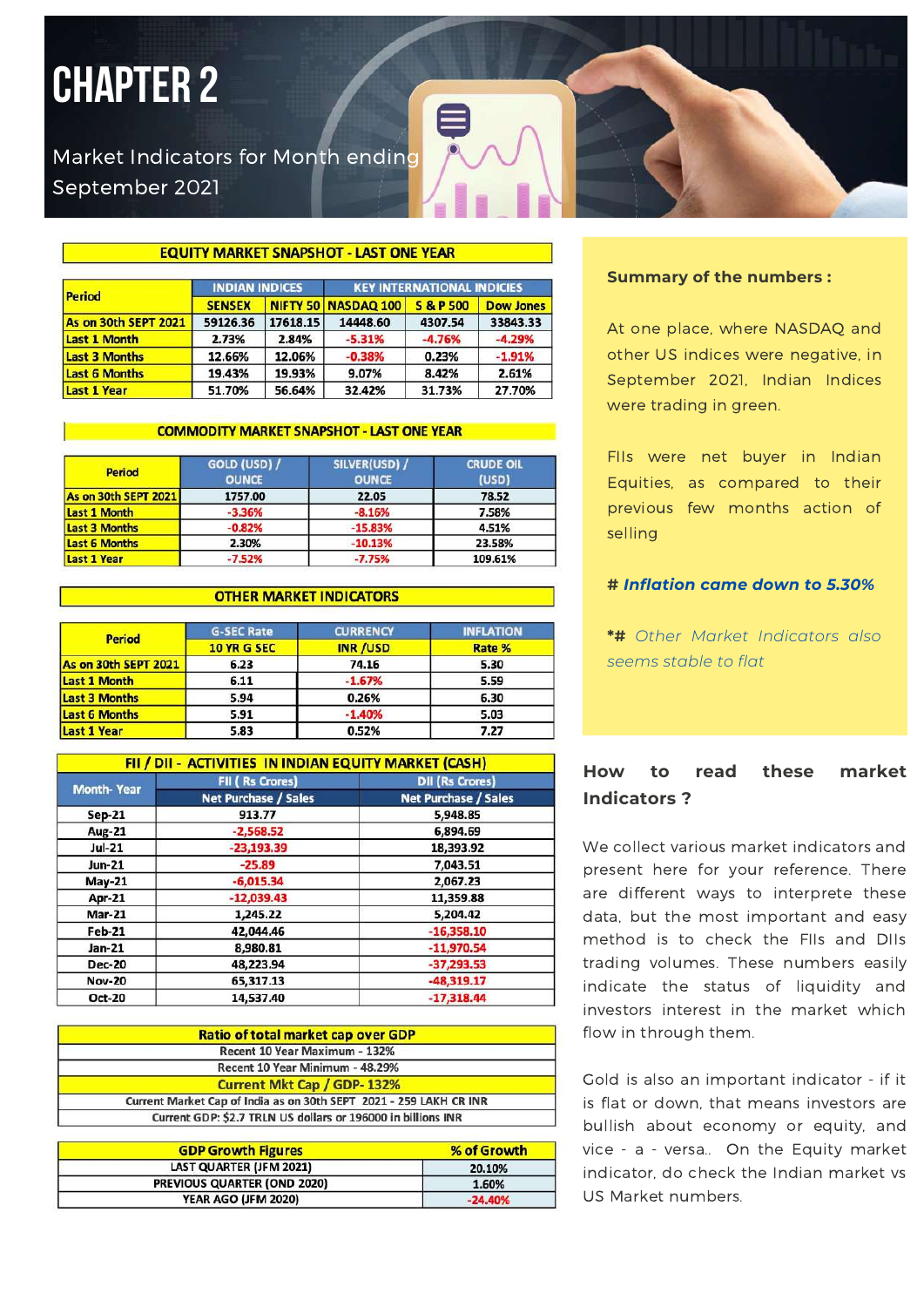# **Mutual Fund CATEGORY AVG Performance across Industry - 30th SEPT 2021**

| <b>Category Type</b>               | 1 Month | 3 Months | <b>6 Months</b> | 1 year |
|------------------------------------|---------|----------|-----------------|--------|
| <b>Small-Cap</b>                   | 4.93    | 12.11    | 35.71           | 86.57  |
| <b>Sector - Technology</b>         | 2.03    | 20.07    | 38.65           | 85.76  |
| <b>Equity-Infrastructure</b>       | 4.39    | 12.40    | 27.35           | 85.65  |
| <b>Mid-Cap</b>                     | 4.08    | 11.53    | 26.10           | 69.85  |
| <b>Multi-Cap</b>                   | 3.87    | 11.78    | 26.34           | 68.41  |
| <b>Contra</b>                      | 3.65    | 10.94    | 23.06           | 68.12  |
| <b>Sector - Financial Services</b> | 2.25    | 7.12     | 13.92           | 65.48  |
| <b>Value</b>                       | 3.42    | 10.41    | 22.78           | 64.82  |
| Large & Mid- Cap                   | 3.10    | 11.78    | 24.62           | 63.76  |
| <b>Dividend Yield</b>              | 2.91    | 10.76    | 26.24           | 60.44  |
| <b>ELSS (Tax Savings)</b>          | 2.83    | 10.90    | 22.23           | 59.57  |
| <b>Focused Fund</b>                | 2.12    | 11.06    | 21.63           | 59.08  |
| <b>Flexi Cap</b>                   | 2.51    | 11.38    | 22.58           | 58.14  |
| <b>Equity - ESG</b>                | 2.41    | 11.81    | 23.69           | 57.08  |
| Large-Cap                          | 2.93    | 11.92    | 21.41           | 55.71  |
| <b>Sector - FMCG</b>               | 5.59    | 12.74    | 19.23           | 42.56  |
| <b>Sector - Healthcare</b>         | $-1.19$ | 3.65     | 22.56           | 33.35  |

| <b>Morningstar Category</b>    | 1 Month | 3 Months     | <b>6 Months</b> | 1 year |
|--------------------------------|---------|--------------|-----------------|--------|
| <b>Credit Risk</b>             | 2.32    | 5.88<br>3.97 |                 | 6.83   |
| <b>Short Duration</b>          | 0.94    | 2.20         | 3.45            | 5.82   |
| <b>Floating Rate</b>           | 0.21    | 1.48         | 2.83            | 5.54   |
| <b>Corporate Bond</b>          | 0.16    | 1.47         | 2.73            | 5.11   |
| <b>Banking &amp; PSU</b>       | 0.30    | 1.50         | 2.68            | 5.06   |
| <b>Government Bond</b>         | 0.68    | 2.01         | 3.43            | 4.94   |
| <b>Low Duration</b>            | 0.72    | 1.56         | 2.57            | 4.85   |
| <b>Dynamic Bond</b>            | 0.88    | 1.98         | 3.63            | 4.82   |
| <b>Medium Duration</b>         | 0.68    | 2.75         | 4.41            | 4.70   |
| <b>Long Duration</b>           | 1.45    | 2.30         | 2.92            | 4.51   |
| <b>Medium to Long Duration</b> | 1.05    | 2.33         | 3.83            | 4.49   |
| 10 yr Government Bond          | 0.54    | 1.15         | 3.07            | 4.36   |
| <b>Ultra Short Duration</b>    | 0.33    | 1.07         | 1.95            | 3.81   |
| <b>Money Market</b>            | 0.22    | 0.92         | 1.79            | 3.57   |

| <b>Category Type</b>            | 1 Month | 3 Months | <b>6 Months</b> | 1 year |  |
|---------------------------------|---------|----------|-----------------|--------|--|
| <b>Aggressive Allocation</b>    | 2.09    | 8.77     | 17.91           | 46.07  |  |
| <b>Balanced Allocation</b>      | 2.51    | 9.97     | 16.90           | 39.00  |  |
| <b>Dynamic Asset Allocation</b> | 1.38    | 5.33     | 10.64           | 26.77  |  |
| <b>Equity Savings</b>           | 1.06    | 4.22     | 8.36            | 21.37  |  |
| <b>Conservative Allocation</b>  | 1.44    | 4.34     | 7.49            | 14.88  |  |
| <b>Arbitrage Fund</b>           | 0.11    | 0.81     | 2.06            | 3.67   |  |

| <b>Morningstar Category</b> | 1 MONTH | <b>3 MONTHS 6 MONTHS</b> |      | 1 YEAR |
|-----------------------------|---------|--------------------------|------|--------|
| <b>Arbitrage Fund</b>       | 0.11    | 0.81                     | 2.06 | 3.67   |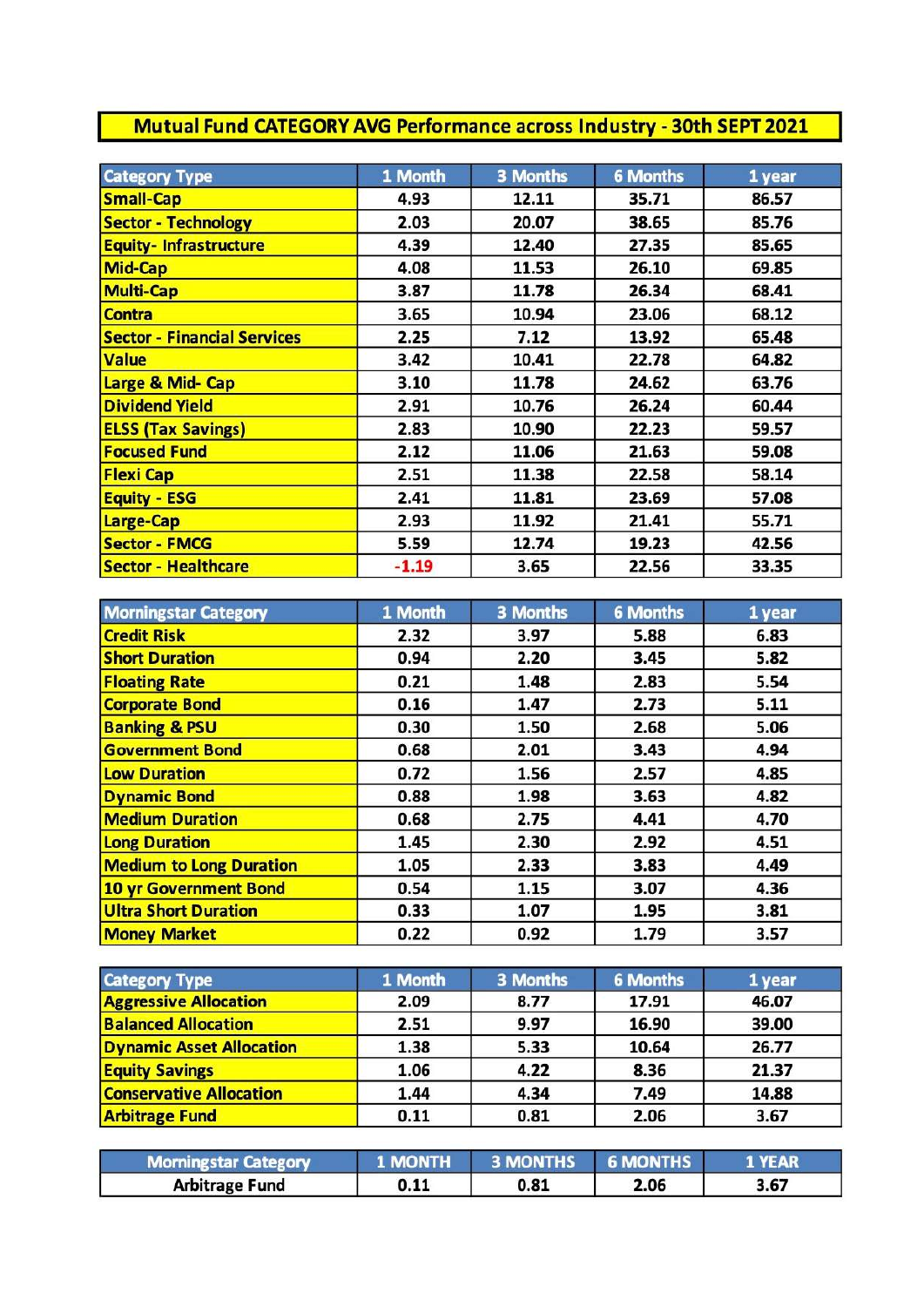### NIFTY EQUITY BENCHMARK INDICIES 30TH SEPT 2021

| <b>INDEX</b>                       | As on 30th<br>sept 2021 | <b>1WK</b> | 1 Mnth   | 1 Yr           | <b>52W H</b>     | <b>FALL FROM</b><br>52 WEEK<br><b>HIGH</b> |
|------------------------------------|-------------------------|------------|----------|----------------|------------------|--------------------------------------------|
| <b>NIFTY 50</b>                    | 17,618.15               | $-0.53%$   | 2.84%    | 56.64%         | 17,947.65        | $-1.87%$                                   |
| <b>NIFTY NEXT 50</b>               | 42,383.85               | $-0.06%$   | 1.92%    | 56.78%         | 43,648.35        | $-2.98%$                                   |
| <b>NIFTY 100</b>                   | 17,845.10               | $-0.45%$   | 2.72%    | 56.74%         | 18,204.05        | $-2.01%$                                   |
| <b>NIFTY 200</b>                   | 9,318.55                | $-0.34%$   | 3.25%    | 59.32%         | 9,488.50         | $-1.82%$                                   |
| <b>NIFTY 500</b>                   | 15,052.65               | $-0.23%$   | 3.41%    | 61.13%         | 15,305.20        | $-1.68%$                                   |
| <b>NIFTY MIDCAP 100</b>            | 30,384.00               | 0.36%      | 6.92%    | 78.91%         | 30,605.55        | $-0.73%$                                   |
| <b>NIFTY SMALLCAP 100</b>          | 10,890.00               | 0.75%      | 6.11%    | 87.02%         | 10,943.75        | $-0.49%$                                   |
| <b>NIFTY BANK</b>                  | 37,425.10               | $-0.84%$   | 2.75%    | 74.46%         | 38,377.25        | $-2.54%$                                   |
| <b>NIFTY AUTO</b>                  | 10,598.45               | $-0.54%$   | 5.62%    | 34.02%         | 11,093.15        | $-4.67%$                                   |
| <b>NIFTY FMCG</b>                  | 40,426.55               | $-0.11%$   | 2.27%    | 35.47%         | 41,821.90        | $-3.45%$                                   |
| <b>NIFTY IT</b>                    | 35,028.00               | $-0.72%$   | 1.32%    | 75.57%         | 37,823.15        | $-7.98%$                                   |
| <b>NIFTY MEDIA</b>                 | 2,138.30                | $-0.91%$   | 33.51%   | 38.15%         | 2,282.05         | $-6.72%$                                   |
| <b>NIFTY METAL</b>                 | 5,611.25                | $-0.88%$   | $-1.81%$ |                | 150.22% 5,936.10 | $-5.79%$                                   |
| <b>NIFTY PHARMA</b>                | 14,466.50               | 0.43%      | 0.85%    | 22.88%         | 14,743.30        | $-1.91%$                                   |
| <b>NIFTY REALTY</b>                | 513.80                  | 1.47%      | 32.83%   | 142.47% 520.05 |                  | $-1.22%$                                   |
| <b>NIFTY50 EQUAL WEIGHT</b>        | 19,717.65               | $-0.65%$   | 3.57%    | 71.21%         |                  |                                            |
| <b>NIFTY COMMODITIES</b>           | 5,700.30                | $-0.44%$   | 3.86%    | 83.23%         | 5,755.15         | $-0.96%$                                   |
| <b>NIFTY INDIA CONSUMPTION</b>     | 7,195.15                | $-0.50%$   | 4.19%    | 43.76%         | 7,378.45         | $-2.55%$                                   |
| <b>NIFTY ENERGY</b>                | 22,858.55               | $-0.03%$   | 12.66%   | 0.52           | 22,956.30        | $-0.43%$                                   |
| <b>NIFTY INFRASTRUCTURE</b>        | 5,025.35                | $-0.37%$   | 6.70%    | 0.63           | 5,083.80         | $-1.16%$                                   |
| <b>NIFTY100 ESG SECTOR LEADERS</b> | 2,995.10                | $-0.46%$   | 2.43%    |                |                  |                                            |

### **Disclaimer :**

The data shown here are sourced from Morning Star and also from other reliable sources. We have ensured for 100% accuracy of data, however any error or omission is possible. We regret for any such errors and request you to report the same to us freely. None of these data, in anyway, is an indication or suggestion to invest or redeem.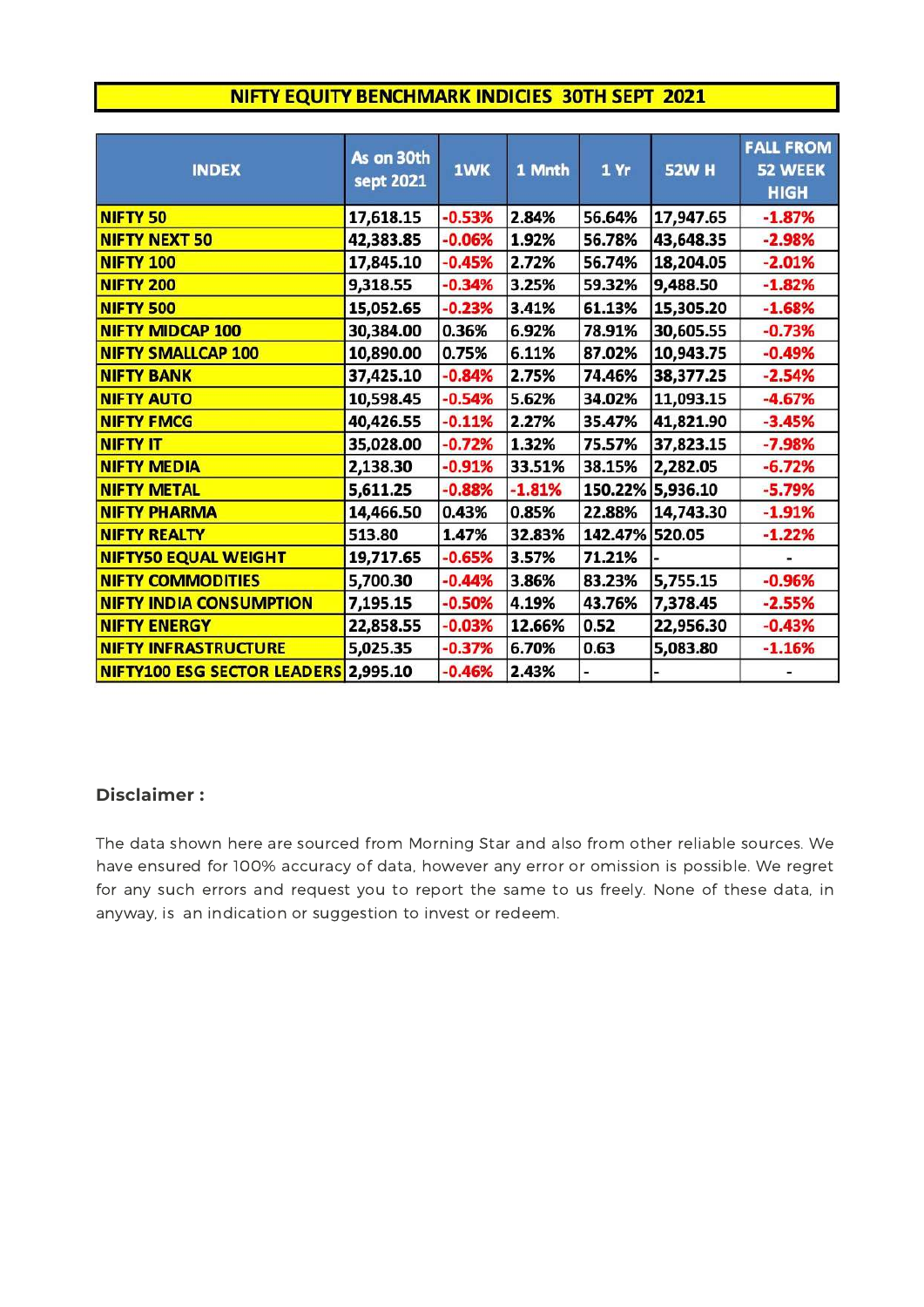# **CHAPTER 3**

# Inspiring Case Story of Jitendra Joshi

Jitendra, 45 Yrs is a tech executive, working for a MNC. In his current salary of 2.75 lacs, he is quite comfortable in his livelihood. Although his expenses and family responsibilities have increased, he is not at all worried about his wealth creation goals ! You know why ???

Because of his simple, yet powerful step which he took 10 years back. We are going to drill down his smart investment step which he took 10 years back and enjoying the fruits today.

### **Jitendra's Current portfolio : Rs 1.09 crores**

**"** I am thankful to my MF distributor who motivated me for regular savings. At the age of 35, when I was earning a salary of Rs 85 K per month, my actual savings was not even Rs 1000/- per month. On adhoc basis I invested few thousands in Stock trading which became almost zero. Today I attribute all my wealth to this magical investment process - SIP ( Systematic Investment Plan) " - **says Jitendra**

A survey says that **more than 90% of salaried class struggle** to save ; due to their house hold expenses, Kids education, family requirements and basic necessity , they postpone their savings. Hence, the first thing we do as an MFD ( Mutual Fund Distributor) is to motivate and educate our investors to save.

### **If you save Rs 10K per month for 10 Yrs** :

- At Savings Bank rate it will become Rs 15 Lacs
- At 8% p,a it will become Rs 18.5 Lacs
- At 12% p.a it will become Rs 23.2 Lacs
- At 15% p.a it will become Rs 30 Lacs

So two things are very important in a financial journey - one is to save regularly and another is to invest properly. Here comes the SIP - **Systematic Investment Plan** !

**SIP** is a wonderful way to deploy your savings into Equity or Hybrid products for best of benefits like- cost averaging and power of compounding. **Let us see how Jitendra Joshi adopted the route of SIP to delpoy his monthly savings ?**



If you have not yet opened a SIP account, then do it today ! Any financial journey is incomplete without SIP - call us today for opening your instant SIP account Online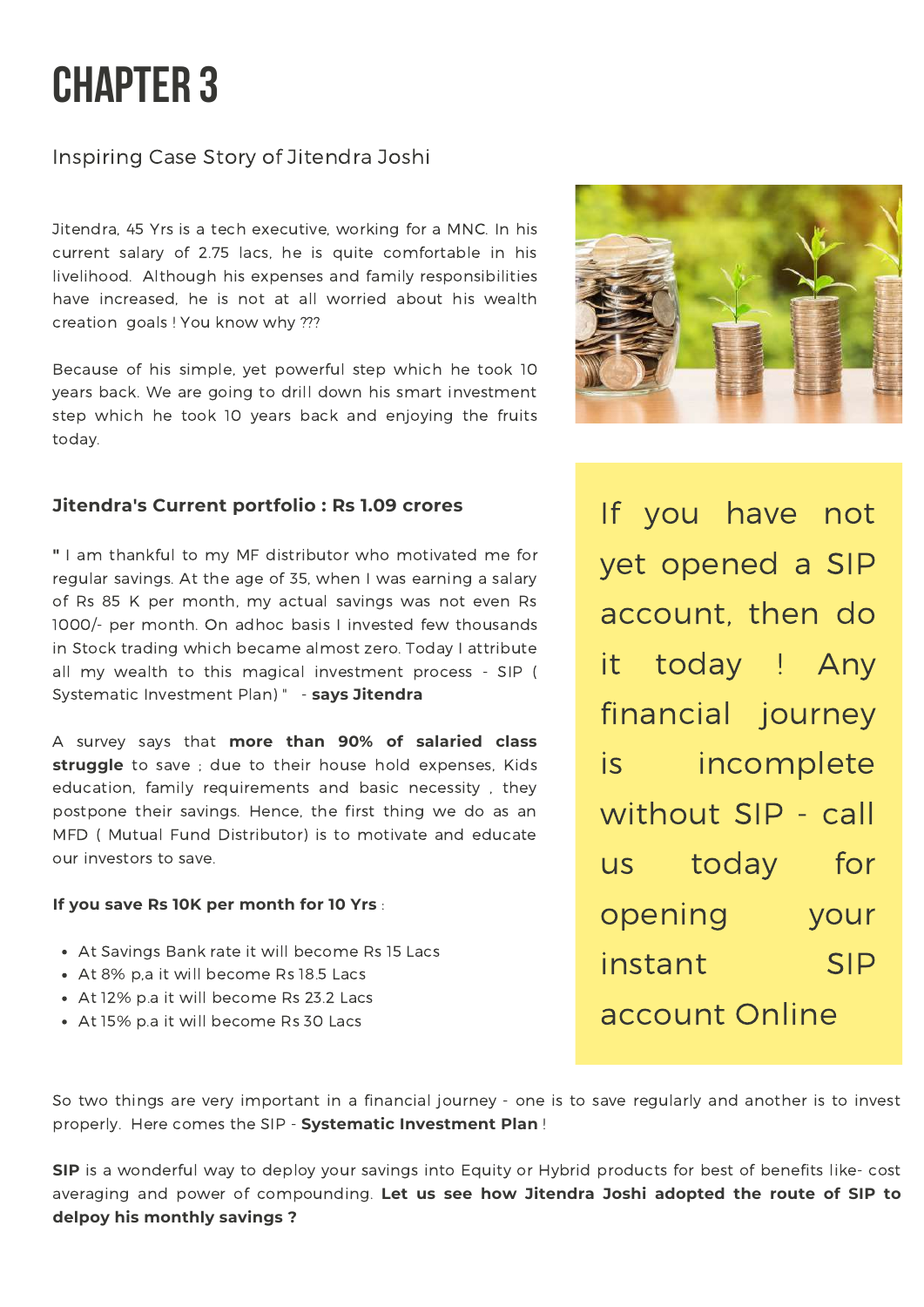# Jitendra Started with a SIP of Rs 30000 per month, 10 Yrs back to achieve a corpus of Rs 2 Cr in 20 Years.

Today after 10 Years, his corpus is at 1.09 Crores with an average CAGR of around 20% p.a ( see the table below) :

| <b>Fund Name</b>                       | <b>Launch Date</b> | <b>Nav Date</b> | <b>Nav</b> | <b>Units</b> | No of         | <b>Investment</b> | SIP value as on  | <b>XIRR (%)</b> |
|----------------------------------------|--------------------|-----------------|------------|--------------|---------------|-------------------|------------------|-----------------|
|                                        |                    |                 |            | Installments | <b>Amount</b> | 30/09/21          | as on 30-09-2021 |                 |
| Mirae Asset Emerging BlueChip Reg Gr   | 09/07/10           | 30/09/21        | 97.58      | 24299.62     | 122           | 6,10,000          | 23,71,254        | 25.15           |
| Canara Robeco Emerging Equities Reg Gr | 11/03/05           | 30/09/21        | 162.25     | 12791.25     | 122           | 6,10,000          | 20,75,381        | 22.73           |
| Kotak Flexi Cap Reg Gr                 | 11/09/09           | 30/09/21        | 52.88      | 29233.00     | 122           | 6,10,000          | 15,45,900        | 17.39           |
| DSP Flexi Cap Reg Gr                   | 07/06/07           | 30/09/21        | 67.43      | 23485.79     | 122           | 6,10,000          | 15,83,553        | 17.82           |
| SBI Focused Equity - Reg Gr            | 11/10/04           | 30/09/21        | 237.85     | 7188.41      | 122           | 6,10,000          | 17,09,789        | 19.22           |
| Invesco India Multi Cap Gr             | 17/03/08           | 30/09/21        | 79.52      | 21167.96     | 122           | 6,10,000          | 16,83,276        | 18.93           |
| TOTAL                                  |                    |                 |            |              |               | 36,60,000         | 1,09,69,153      | 20.21           |

**If Jitendra continues with the SIP and the funds deliver an estimate of even 12% p.a , the corpus will become Rs 4.10 Crores in next 10 Years. Almost double of what he had planned for !!!**

That's the beauty of SIP - as the time grows, the compounding effect also grows.

Today at the age of 45 Years when he is earning a monthly Salary of Rs 2.75 lacs, he is looking to top up his SIP to make it Rs 1 Lacs per month

**Based upon the conservative growth of 12% p.a ,** Jitendra Joshi will be able to create an approximate corpus of Rs 7 crores after next 10 Years

" Now I don't spend or invest in any thing other than SIP. Of course I have some investments in FDs and Gold also, but to meet my short term requirements. For all my long term needs and wealth I cant think anything other than SIP. I must say, I am lucky to have the dedicated MFD on my side , who kept pushing me and held my hands during the fearful phase of stock market. " .....**Says Jitendra Joshi**

If you have not yet opened a SIP account, then do it today ! Any financial journey is incomplete without SIP - call us today for opening your instant SIP account Online

Disclaimer : The scheme name and figures are real . However the name used in the case story is *changed intentionally . The schemes shown here the one which was invested by our client, this is* not our advice to invest in these schemes, directly or indirectly. It is adviced to refer to Risk O meter *before choosing any MF scheme for investments*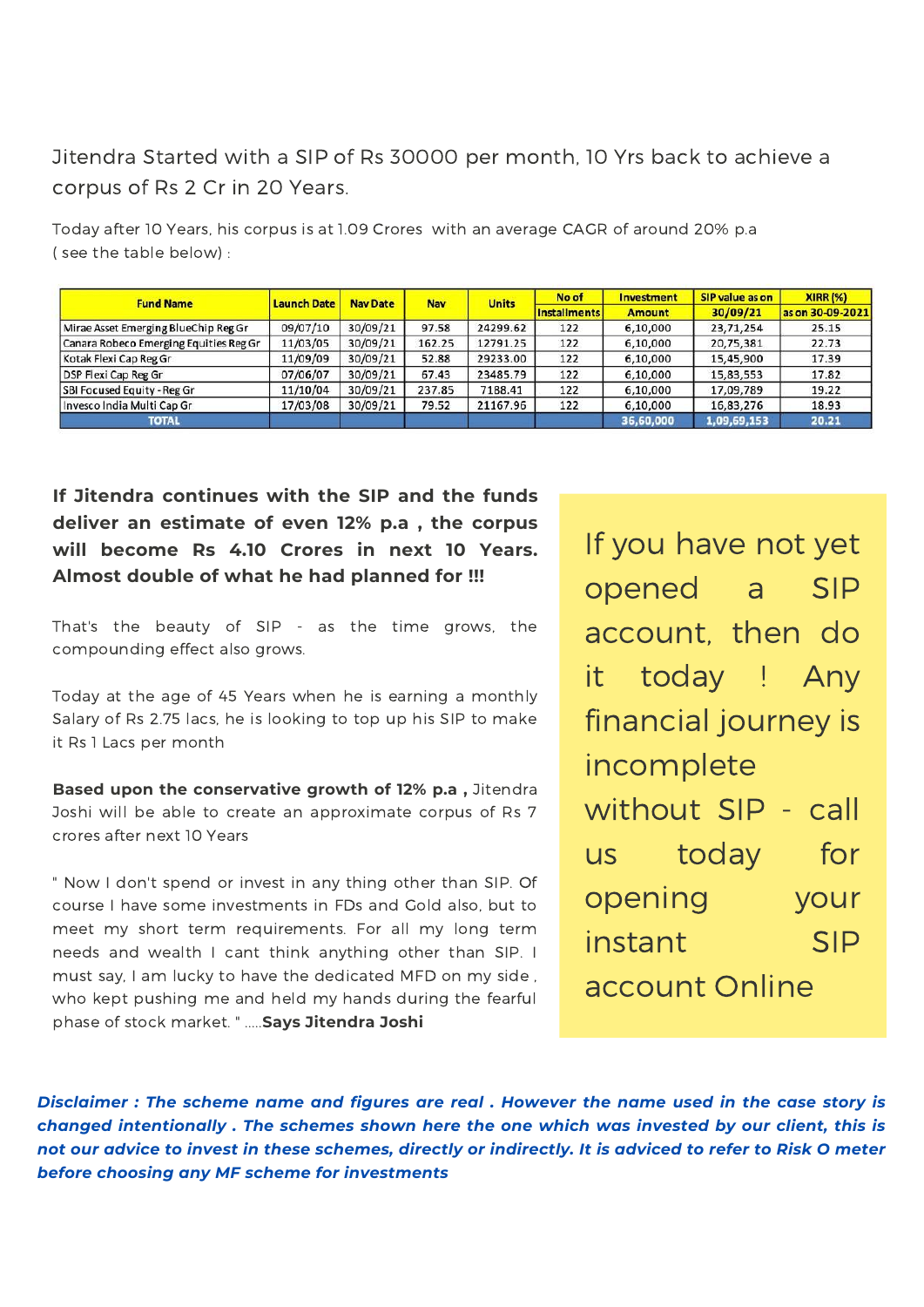

# **Flexicap Funds** are the new Hero on the block



Now a days, **Flexi-cap funds** are quite popular among investors. Because of its dynamic nature cap selection, it makes itself adjusted between Large Cap , Mid Cap , Small Cap according to the market situations. These funds are open-ended, dynamic equity funds and have to invest a minimum of 65% of total assets in equity and equity related securities. By investing in such funds, investors can probably mitigate their risks and lower volatility.

#### **Salient features** :

Flexi-cap funds can invest in any company irrespective of the firm's market capitalisation whereas midcap or small-cap funds are bound to invest within the category. This category was launched recently to differentiate it from multi-cap funds. Multi-cap funds also invest across small cap, mid and large cap stocks but with an equal measure of 25% each.

But, flexi-cap fund managers have the freedom to assess the growth potential of various firms without considering its size and invest the money across various market segments and companies. Further, these funds invest in the best performing firms which are market leaders in their own field of business, follow proven robust business models, strong balance sheets, etc. So, these funds are in an advantageous position to generate better risk adjusted returns.

We have provided the list of all Flexi Cap Funds available in the Industry, for your reference ( see the table below) :

| <b>Fund Name</b>                  | 1 Yr Ret (%) |
|-----------------------------------|--------------|
| Franklin Flexi Cap Reg            | 73.23        |
| <b>HDFC Flexi Cap Reg</b>         | 73.07        |
| PGIM India Flexi Cap Reg          | 71.57        |
| UTI Flexi Cap Reg                 | 66.76        |
| JM Flexicap Reg                   | 66.06        |
| <b>BOI AXA Flexi Cap Fund Reg</b> | 64.97        |
| <b>DSP Flexi Cap Reg</b>          | 63.90        |
| <b>ABSL Flexi Cap Reg</b>         | 61.19        |
| <b>SBI Flexicap Reg</b>           | 60.76        |
| <b>Union Flexi Cap Reg</b>        | 60.50        |
| <b>Edelweiss Flexi Cap Reg</b>    | 59.54        |
| <b>IDBI Flexi Cap Reg</b>         | 57.68        |
| Parag Parikh Flexi Cap Reg        | 56.05        |
| Axis Flexi Cap Reg                | 55.31        |
| <b>HSBC Flexi Cap Reg</b>         | 54.91        |
| Navi Flexi Cap Reg                | 54.68        |
| Canara Robeco Flexi Cap Reg       | 54.43        |
| <b>IDFC Flexi Cap Reg</b>         | 51.89        |
| Kotak Flexicap Reg                | 50.08        |
| <b>L&amp;T Flexicap Reg</b>       | 46.64        |
| <b>Tata Flexi Cap Reg</b>         | 45.20        |
| <b>Taurus Flexi Cap Reg</b>       | 44.54        |
| LIC MF Flexi Cap Reg              | 42.34        |
| Shriram Flexi Cap Reg             | 41.55        |
| Motilal Oswal Flexi Cap Reg       | 40.13        |

## **Why flexi-cap funds are right for every season ?**

Since flexi-cap funds invest across market cap segments, they offer both growth and value to investors and at the same time, strike a balance between risk and volatility in a single portfolio